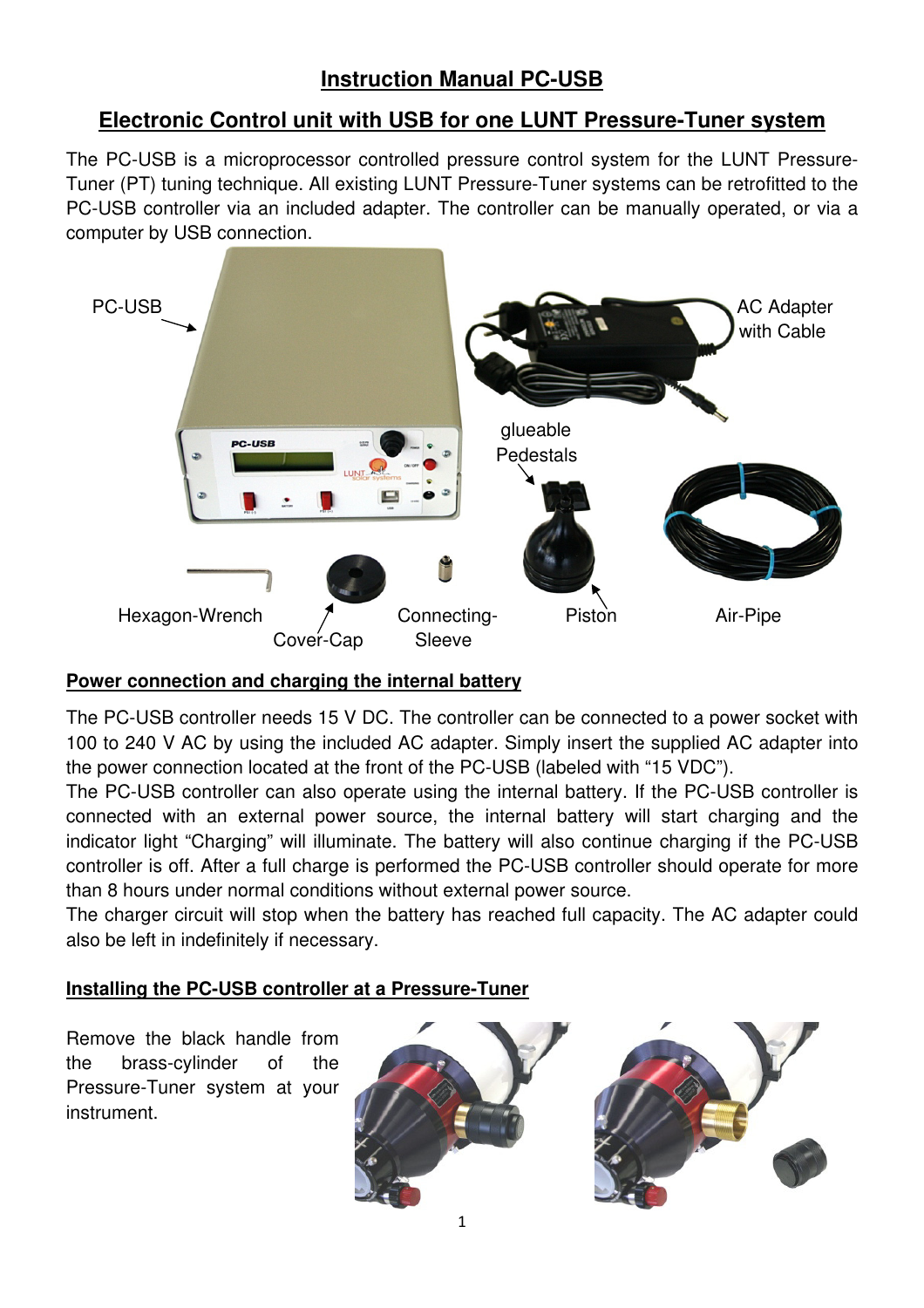At the front of the black handle you will find a small cover cap with the label "Lunt Solar Doppler True Tuning". Unscrew this cover cap. Behind the cover cap you will find a screw, remove this screw by using the hexagon wrench that is delivered with the PC-USB controller. Now you can take the piston out from inside the black handle.



Now the new piston with the central hole can be placed inside the black handle. Press the new piston firmly into the handle. Now screw the air pipe connecting sleeve into the front of the handle. This connecting sleeve locks the piston. Screw the sleeve firmly, afterwards the connection has to be airtight.







The new cover cap with the central hole can now be screwed on the black handle.



Screw the black handle again on the brass cylinder at your Pressure-Tuner system. Now insert one end of the air pipe into the connecting sleeve at the Pressure-Tuner. Make sure the air pipe is well seated in the connecting sleeve. At the front of the PC-USB controller you will also find a connecting sleeve for the air pipe (labeled "0-25 PSI Output"). Insert the other end of the air pipe into this connecting sleeve at the PC-USB controller.

If you want to remove the air pipe:

To remove the air pipe later press the outer black ring of the connecting sleeve in while pulling the air pipe out simultaneously.



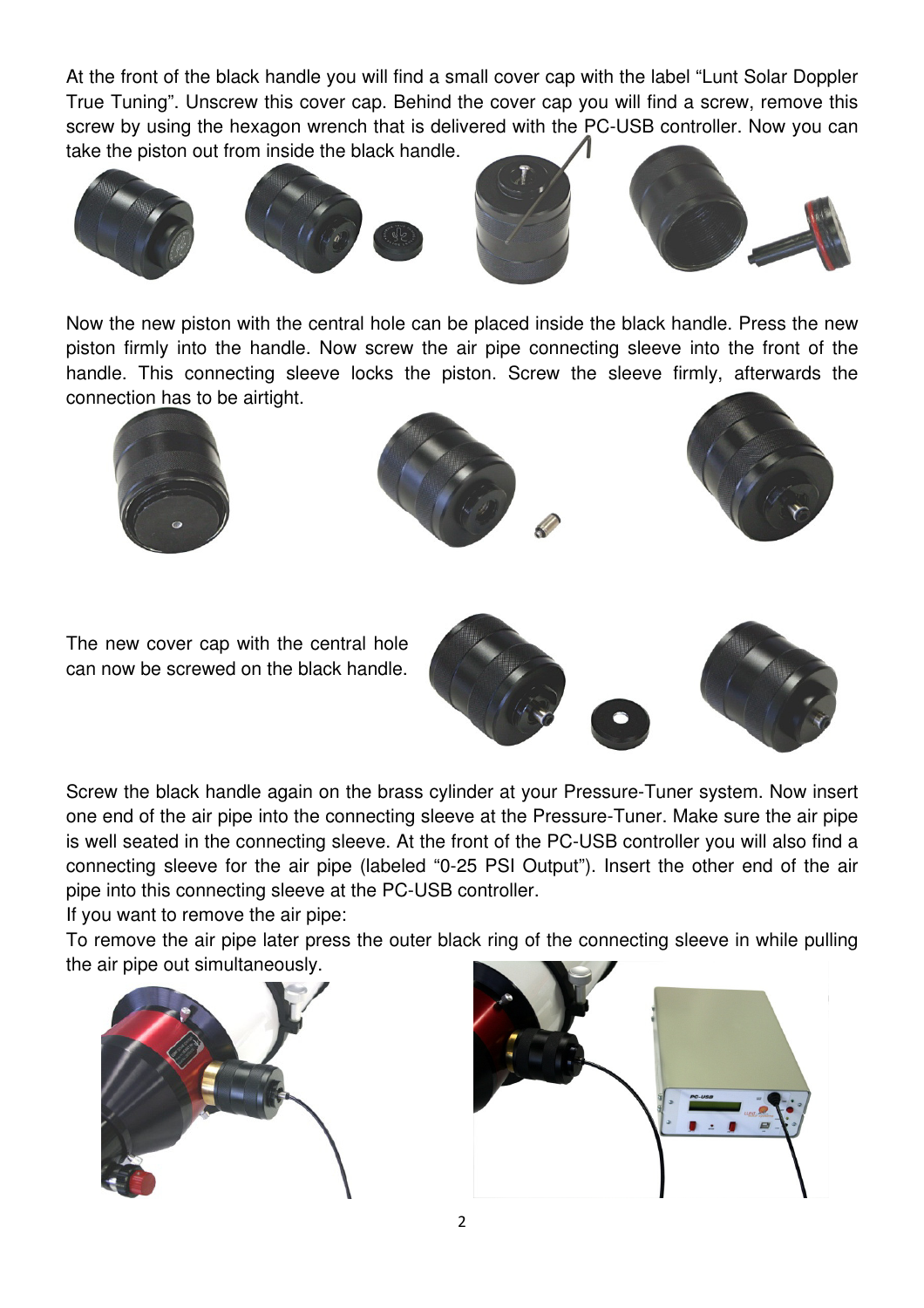#### **Manually operating the PC-USB controller**

Now if all connections are made, the PC-USB controller is ready. Press the "On/Off" button. After a short initialization the controller will evacuate the Pressure-Tuner chamber. This process brings the Etalon cavity to the ambient pressure and insures a correct pressure reading of the chamber. It will take around 30 seconds. The display will show "Evacuating scope chamber" and the needed time.





The display will now read the current pressure inside the Etalon chamber ("Scope PSI") and the pressure that is adjusted at the PC-USB controller ("Setpt PSI"). At the beginning both data are at 0.0, and are shown in the unit PSI in steps of 0.1 (0.1 PSI is equivalent to 0.0069 Bar). Now press the "PSI (+)" button, the "Setpt PSI" data will increase. The tolerance of the PC-USB controller is 0.4 PSI. If the difference between "Setpt PSI" and "Scope PSI" becomes larger than 0.4 PSI then the air pump

inside the controller will start. Press the "PSI (+)" button until "Setpt PSI" reads 2.0. The PC-USB controller will pump up the PT chamber to "Scope PSI" 2.0 and stop. If the unit continues pumping then check all connections to make sure they are inserted fully.

If all is okay then you can now tune the system to the H-alpha wavelength. Look through the eyepiece and increase the pressure with the "PSI (+)" button until the prominences and other details will become visible at the sun. Normally the pressure will be then between 10 and 20 PSI. Now you can increase the pressure by the "PSI (+)" button or decrease the "PSI (-)" button in small steps until you have achieved the optimum setting of the H-alpha wavelength, there the most details on the sun are visible.

Once you have achieved your optimum tuning setting you can save it, to reset without waiting. Press both the "PSI (-)" and "PSI (+)" buttons at the same time. "Goto center PSI? Yes / No" will now be displayed. Then press again both buttons and hold it until "Writing center pressure value" is displayed and release. The PC-USB controller will then list center pressure value saved. If you now change the pressure (for example to observe the Doppler effect at a filament) then you can return to the saved pressure setting point at any time you want. Simply press again both buttons "PSI  $(-)$ " and "PSI  $(+)$ ", and at the question "Goto center PSI?" hit "Yes" by pressing the "PSI (-)" button to re-center.

This value will be also stored when the PC-USB controller is switched off. At the next observing session it is not needed to search again the optimal setting with an effort, you can use the query "Goto center PSI?" to find the optimum setting instantly.



When the PC-USB controller is turned off, it can of course remain still installed at the Pressure-Tuner. A new assembly and disassembly is not necessary every time.